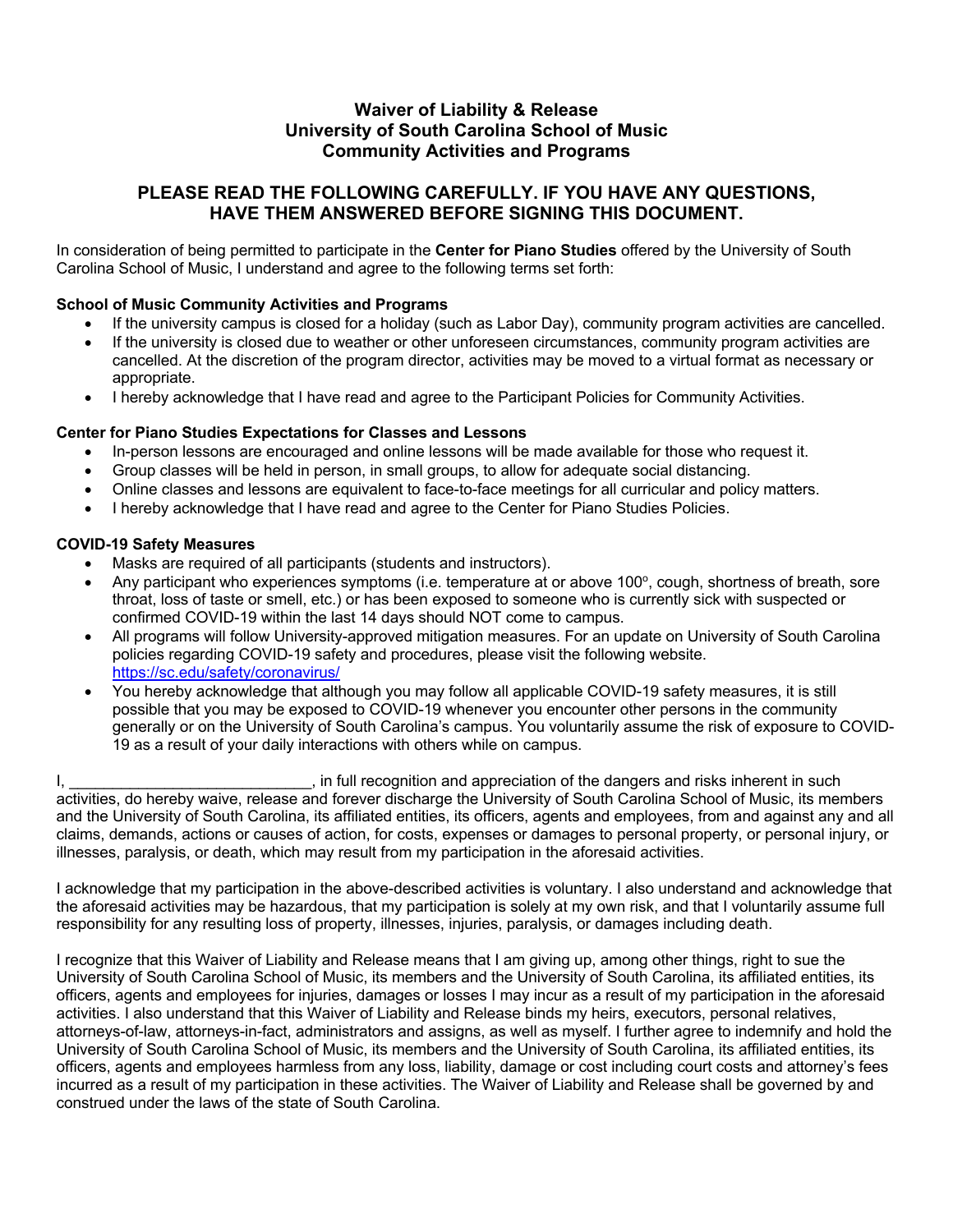*Waiver of Liability & Release continued*